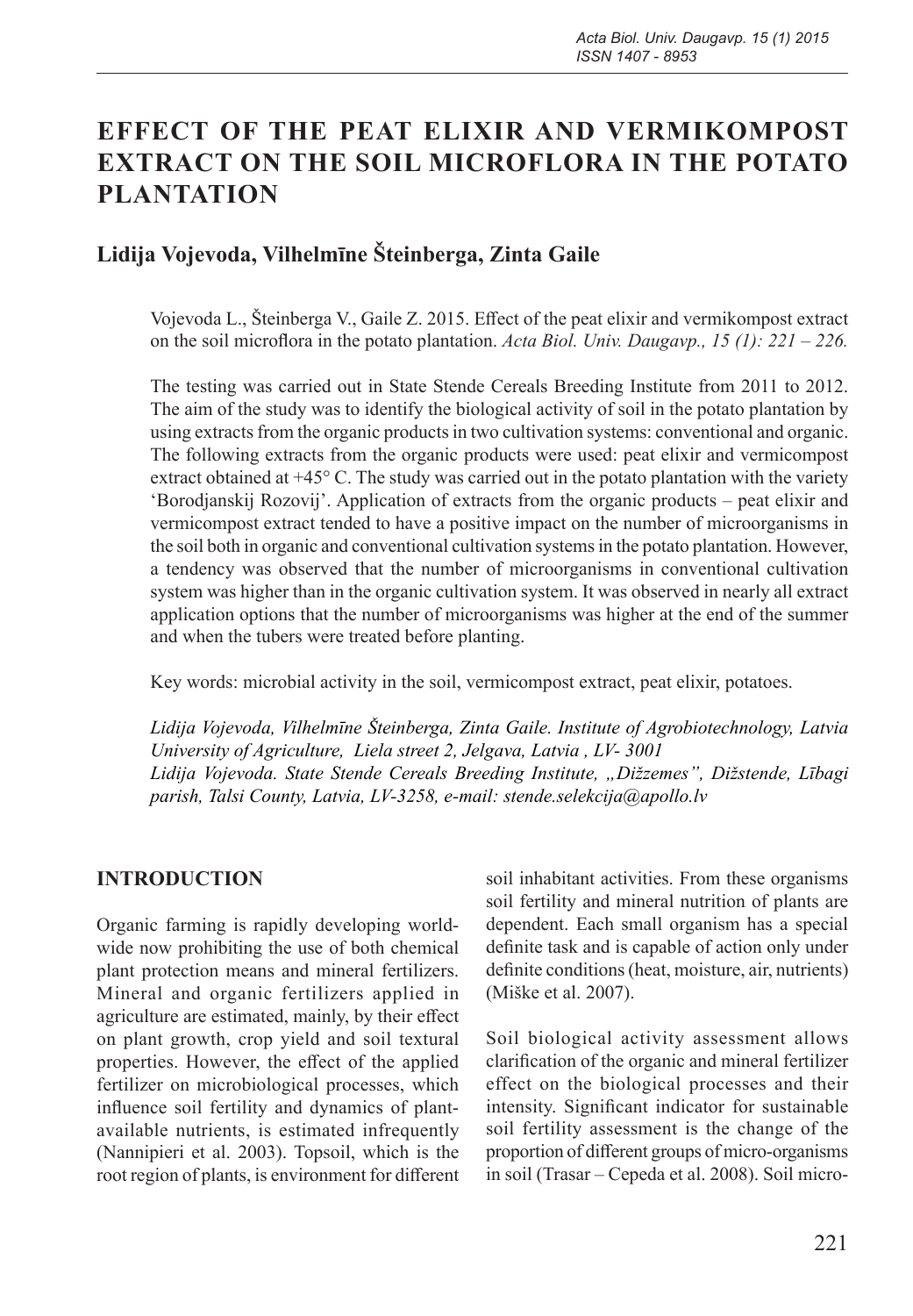flora is involved in all the processes, which are decisive for the soil fertility. Micro-organisms form the most significant part of the soil microflora, therefore term microbiological activity is frequently used. Some authors are of the opinion (Praveen – Kumar &Tarafdar 2003) that enzyme effectiveness is mainly dependent on bacteria and actinomycetes. Mineral fertilizer effect is usually short because micro-organisms, which utilize more easy available nutrients, are activated at first. Changes in count and activity of micro-organisms, which decompose organic materials and humic substances, are usually slower (Ходжаева et al. 2010).

Different organic fertilizers, including vermicompost, are mainly incorporated into the soil. The use of vermicompost and peat extract preparations, spraying them on plant leaves, is rather infrequent. Information about the impact of organic fertilizers, incorporated into the soil, on plants and micro-organisms is prevailing in the scientific literature (Arancon et al. 2006), less data are available about the use of extracts of organic origin (Zaller 2006). Studies (Grantina-Ievina et al. 2013) on the use of different kind of organic preparations are also conducted in Latvia to increase the productivity of plants, incorporating these preparations into the soil. However, there are few studies on the use of organic preparations spraying them on the above-ground parts of plants (Vojevoda & Gaile 2012). Fungi, bacteria, including actinomyces, occurring in the soil were recorded depending on the applied extracts from the organic products. Microscopic fungi are spread not only in the soil but also in the environment with organic matter occurrence. In the soil, mycelium concentration is reaching 700-1000 m  $g^{-1}$ . Fungi are synthesizing different hydrolytic enzymes and secreting them in the external environment. These hydrolytic enzymes are decompopsing all organic substrate up to lignin. During day/night fungi are decomposing 2-7 times more organic material than consume them. Soil fungi are taking part in metabolic processes and are extracting organic acids, which help plants in uptake of immobile phosphate and other nutrients as well as participate in nitrification processes (Ходжаева et al. 2010). Bacteria, including actinomycetes, play a very important role in decomposition of the soil organic substances under aerobic and anaerobic conditions. Actinomycetes have been studied in detail, particularly genus *Streptomyces*, which is included in one of the groups which decompose soil organic matter. Almost all actinomycetes are forming mycelium in soil micro-zones with high in organic matter content (Praveen – Kumar & Tarafdar 2003).

The aim of the study was to identify microbiological activity of the soil in the potato plantation by using extracts from the organic products (peat elixir and vermicompost extract) employing different methods of spraying in conventional and organic cultivation systems.

#### **MATERIAL AND METHODS**

The study was carried out in State Stende Cereals Breeding Institute from 2011 to 2012 in two cultivation systems: conventional and organic. The study was established in three replications with randomized treatment design. Early maturing potato variety 'Borodjanskij Rozovij' (the Ukraine) was chosen for the study. The study in conventional cultivation system was established on sod podzolic gleysolic soil with pH KCl 5.3, 2.6% organic matter,  $P - 414$  mg  $L^{-1}$ and K – 255 mg L<sup>-1</sup> in 2011 and pH KCl – 5.6, 2.7% organic matter,  $P - 447$  mg  $L^{-1}$  and  $K - 195$ mg  $L^{-1}$  in 2012. In organic cultivation system, the study was established on sod podzolic gleysolic soil with pH KCl – 6.5, 3.8% organic matter, P  $-167$  mg L<sup>-1</sup> un K  $-125$  mg L<sup>-1</sup> in 2012. Prior to trial in spring, the soil in the field was levelled and loosened using chisel cultivator KR – 4. Potatoes were hand-planted in the 3rd decade of May. Spacing between tubers was 0.3 m, row spacing – 0.80 m in the conventional field and 0.70 m in the organic field. In the conventional field, in each variant complex mineral fertilizer NPK 11:9:21, application rate – 550 kg ha<sup>-1</sup>(a.i.  $N - 61$  kg ha<sup>-1</sup>,  $P - 49$  kg ha<sup>-1</sup>, K – 115 kg ha<sup>-1</sup>) was incorporated into the soil prior to planting. In the organic field mineral fertilizer was not applied.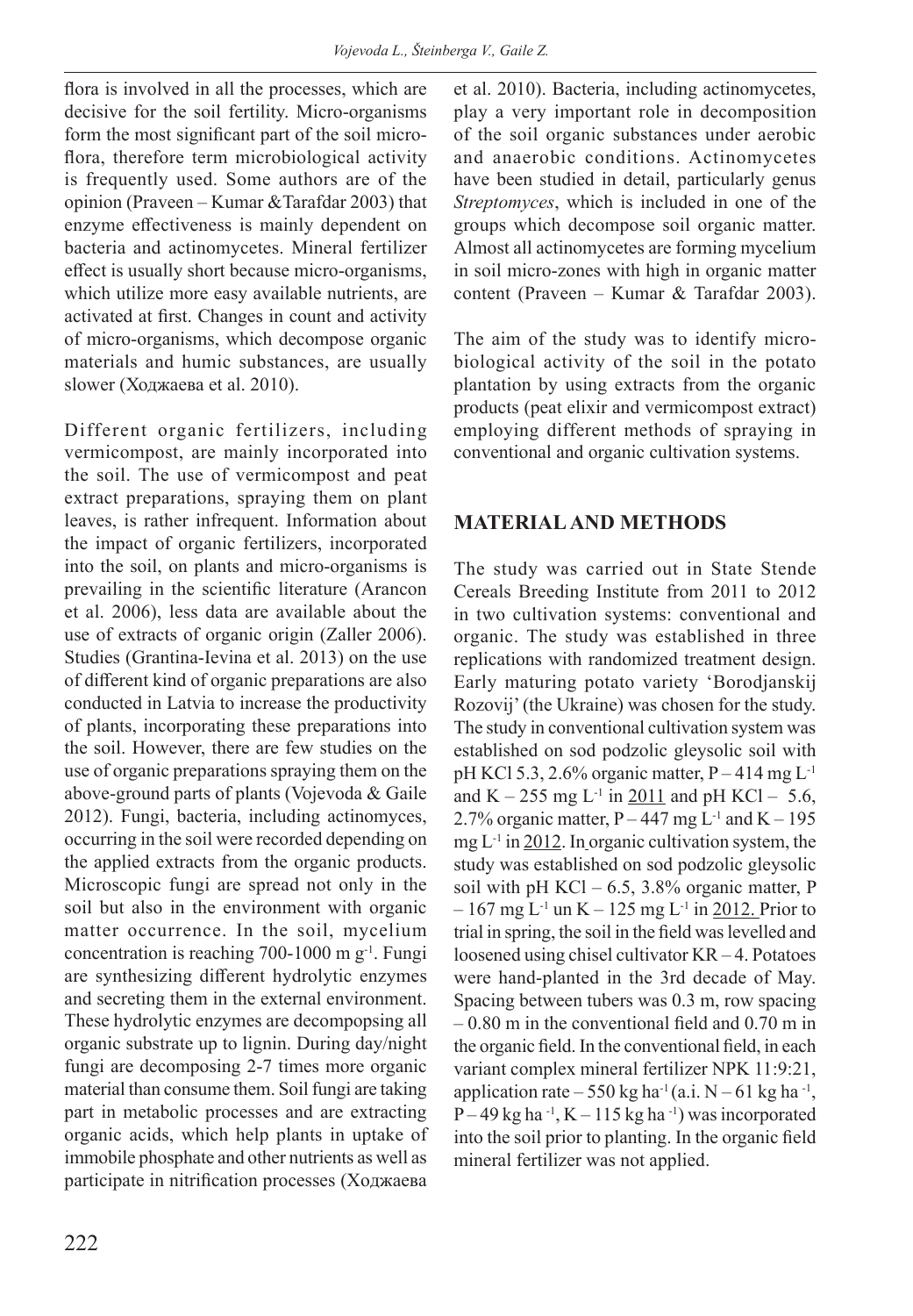| Month  |       | Mean air temperature, °C |      | Sum of precipitation, mm |       |      |  |
|--------|-------|--------------------------|------|--------------------------|-------|------|--|
|        | 2011. | 2012.                    | Norm | 2011                     | 2012  | Norm |  |
| May    | 10.2  | 11.0                     | 10.2 | 54.7                     | 58.9  | 45   |  |
| June   | 14.2  | 13.2                     | 14.2 | 59.6                     | 78.7  |      |  |
| July   | 16.3  | 17.5                     | 16.3 | 165.3                    | 91.7  |      |  |
| August | 15.5  | 15.5                     | 15.5 | 155                      | 115.1 |      |  |

| Table 1. Meteorological indices (Stende HMS data) 2011 - 2012 |  |
|---------------------------------------------------------------|--|
|---------------------------------------------------------------|--|

In both cultivation systems, treatment with extracts from the organic products were applied corresponding to methods in the following variant groups:

1.control – untreated with organic product extracts;

2.tuber treatment with organic product extracts before planting;

3.plant treatment with organic product extracts three times in season: after germination, at plant height of 10 cm, before and after flowering;

4.tuber treatment with organic product extracts before planting and plant treatment with these products three times in season in the above mentioned terms.

Extracts from the organic products included: peat elixir and vermicompost extract obtained at +45° C. Preparations before application were chemically analyzed for nutrients. Results suggest that extracts contain humic substances, macro- and microelements (N, P, K, Mg, Ca, B, Mn, etc.) and microorganisms. Aerobic and anaerobic organisms were detected both in peat elixir and vermicompost extract. In extracts, bacteria counts ranged from 16.5 to 21.7 million per 1 mL. However, anaerobic bacteria count in preparations was considerably lower compare to aerobic bacteria count. Most of aerobic bacteria were spore-forming bacteria – 90%, including such genera as *Pseudomonas* – 6% and *Artrobacter* – 4%. Genus *Clostridium* and 0.5% of other anaerobic bacilli were dominant in anaerobic microflora. Extracts from the organic products contained microscopic fungi the count of which was higher in peat elixir, but were not detected in vermicompost extract. Microscopic fungi were represented by the species of fungal genera such as *Penicillium, Pythium* and

*Chetonium* in approximately equal amounts. For extracts, medium pH was determined, which show differences in the composition of solutions. These differences are small because all the preparations have a slightly alkaline reaction (peat elixir – 8.6; vermicompost extract – 8.0).

Tuber treatment with elixirs was performed in the day of planting using knapsack sprayer JACTO HD 300, spraying dose  $2.5$  L t<sup>-1</sup>. Plant treatment with organic product extracts was performed after germination, before and after flowering phases, spraying dose  $-1.5$  L ha<sup>-1</sup>. Plants were sprayed with organic product extracts using specific bicycle-type sprayer Birchmeier Spray-Matic 10 S. This sprayer is equiped with flat-jet nozzles, pressure – 250 kPa, consumption of working solution  $-250$  L ha<sup>-1</sup>.

The soil was sampled for microbiological analyses at a depth of 0.20 m both in organic and conventional fields: in 11 July and 26 August in 2011 and in 9 July and 3 August in 2012, respectively.

Counts of aerobic microorganisms were detrmined by sowing on selective microbiological culture medium in three replications. Bacteria were cultivated in *Nutrient agar* culture medium, actinomycetes in special selective culture medium but microscopic fungi – in *Sabourad Chloramphenicol agar* culture medium. From the collected soil samples soil dilutions were made and sown in Petri dishes with the corresponding culture medium. Bacteria and microscopic fungi were incubated in thermostat at +28°C, but actinomyces at +24°C. Anaerobic bacteria counts were determined using specific BD GasPakTMEZ PouchSystem equipment.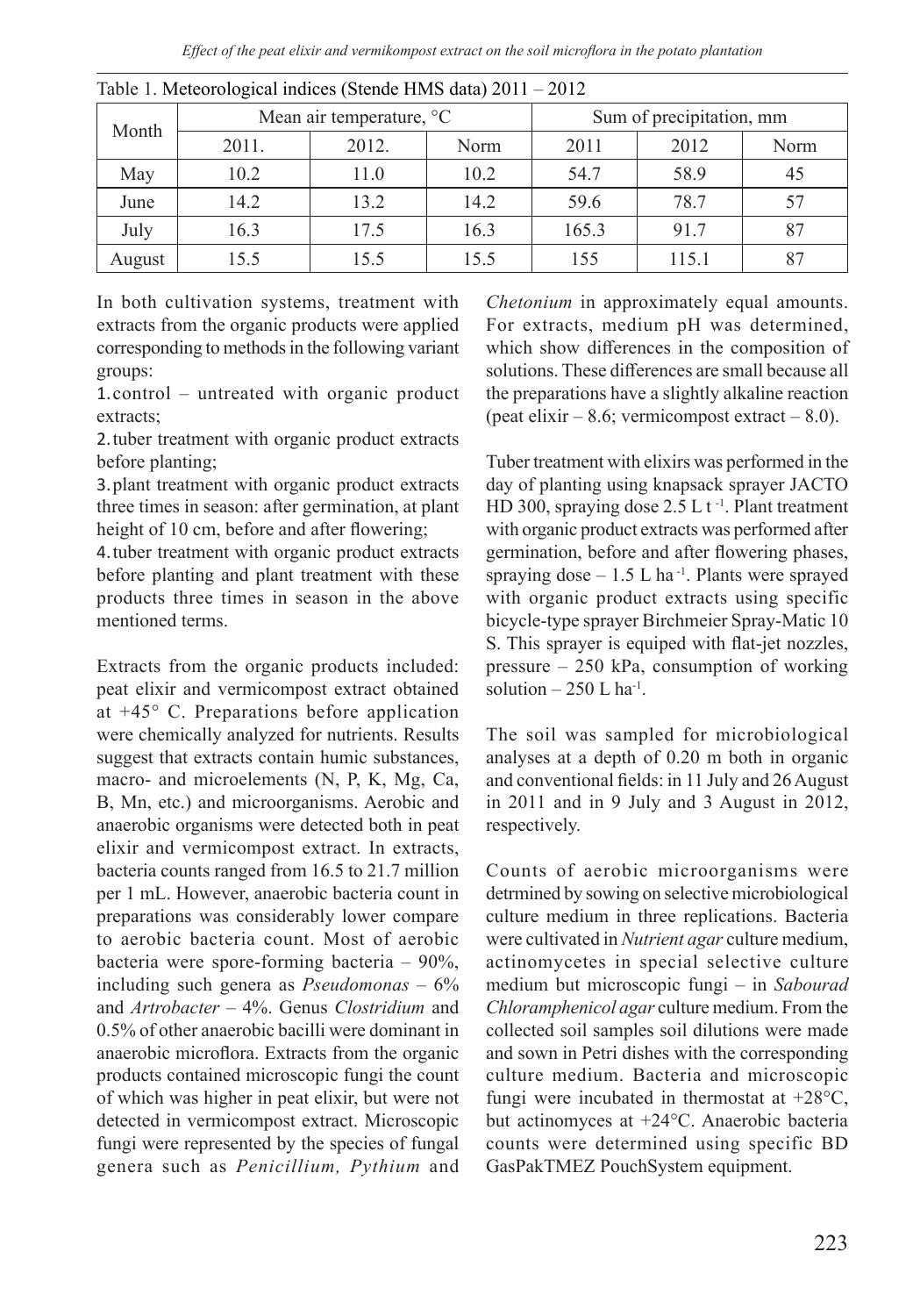*Vojevoda L., Šteinberga V., Gaile Z.*

| Variants                                                              | Bacteria<br>million cfu $g^{-1}$ * |        | Actinomycetes<br>million cfu $g^{-1}$ * |        | Microscopic fungi thou.<br>cfu $g^{-1}$ *of dry soil |        |
|-----------------------------------------------------------------------|------------------------------------|--------|-----------------------------------------|--------|------------------------------------------------------|--------|
|                                                                       | July                               | August | July                                    | August | July                                                 | August |
| 1. Control                                                            | 5.50                               | 5.60   | 0.54                                    | 1.20   | 15.05                                                | 19.57  |
| 2. Potato tuber treatment<br>with peat elixir                         | 4.60                               | 11.30  | 0.81                                    | 2.40   | 17.45                                                | 17.24  |
| 3. Plant treatment with<br>peat elixir                                | 4.70                               | 10.10  | 1.40                                    | 1.60   | 13.83                                                | 47.31  |
| 4. Potato tuber and plant<br>treatment with peat elixir               | 5.50                               | 11.0   | 1.80                                    | 1.20   | 18.28                                                | 21.25  |
| 5. Potato tuber treat-<br>ment with vermicompost<br>extract           | 6.90                               | 12.20  | 2.20                                    | 2.00   | 13.33                                                | 24.73  |
| 6. Plant treatment with<br>vermicompost extract                       | 7.40                               | 13.80  | 1.50                                    | 1.20   | 9.79                                                 | 19.44  |
| 7. Potato tuber and plant<br>treatment with vermi-<br>compost extract | 6.70                               | 7.90   | 1.00                                    | 2.30   | 11.70                                                | 41.22  |

Table 2. Effect of the organic product extracts on soil microorganisms counts in the potato plantation in organic cultivation system, on average in 2 years

\*cfu g<sup>-1</sup> – number of colonies forming units per  $1$  g<sup>-1</sup> of soil

Microorganisms biomass in the samples of soil (mg C microorg. kg-1 of dry soil) was calculated by the substrate induced respiration (SIR) results (LVS ISO 14240 – 1:1997; Microbiological Methods for Assessing Soil Quality, 2005). On the basis of the soil microbiological analysis, amounts of different groups of microorganisms were compared.

Meteorological conditions in 2011 and 2012 characterized with frequent precipitation and moderately warm summers.

### **RESULTS AND DISCUSSION**

#### **The count of soil microorganisms in the potato plantation in organic cultivation system**

Analysis of the soil samples collected in July and August allows conclusion that soil treatment with extracts from the organic products, compare to control, have affected the counts of microorganisms (bacteria and actinomycetes counts – million cfu  $g^{-1}$  of dry soil; microscopic fungi count – thou. cfu  $g^{-1}$  of dry soil) (Table 2). The highest values of the soil bacteria counts, compare to control, were obtained at the end of summer in all the treatments receiving peat elixir. There were no significant differences in actinomycetes counts between months, however it was comparatively higher in variant with tuber treatment. The highest soil microscopic fungi count was stated in August in variant 3, when plants were treated 3 times in season.

Vermicompost extract affected the count of soil microorganisms in all treatments, which differed depending on the date of application. Microscopic fungi were most affected, besides, this effect was higher in August, in case when tubers were treated before planting, and in case when both tubers were treated before planting and plants were treated three times in season. Species of fungal genera such as *Penicillium, Trichoderma, Mucor*  occurred in the soil samples most frequently, but *Aspergillus* and *Fusarium* were identified infrequently.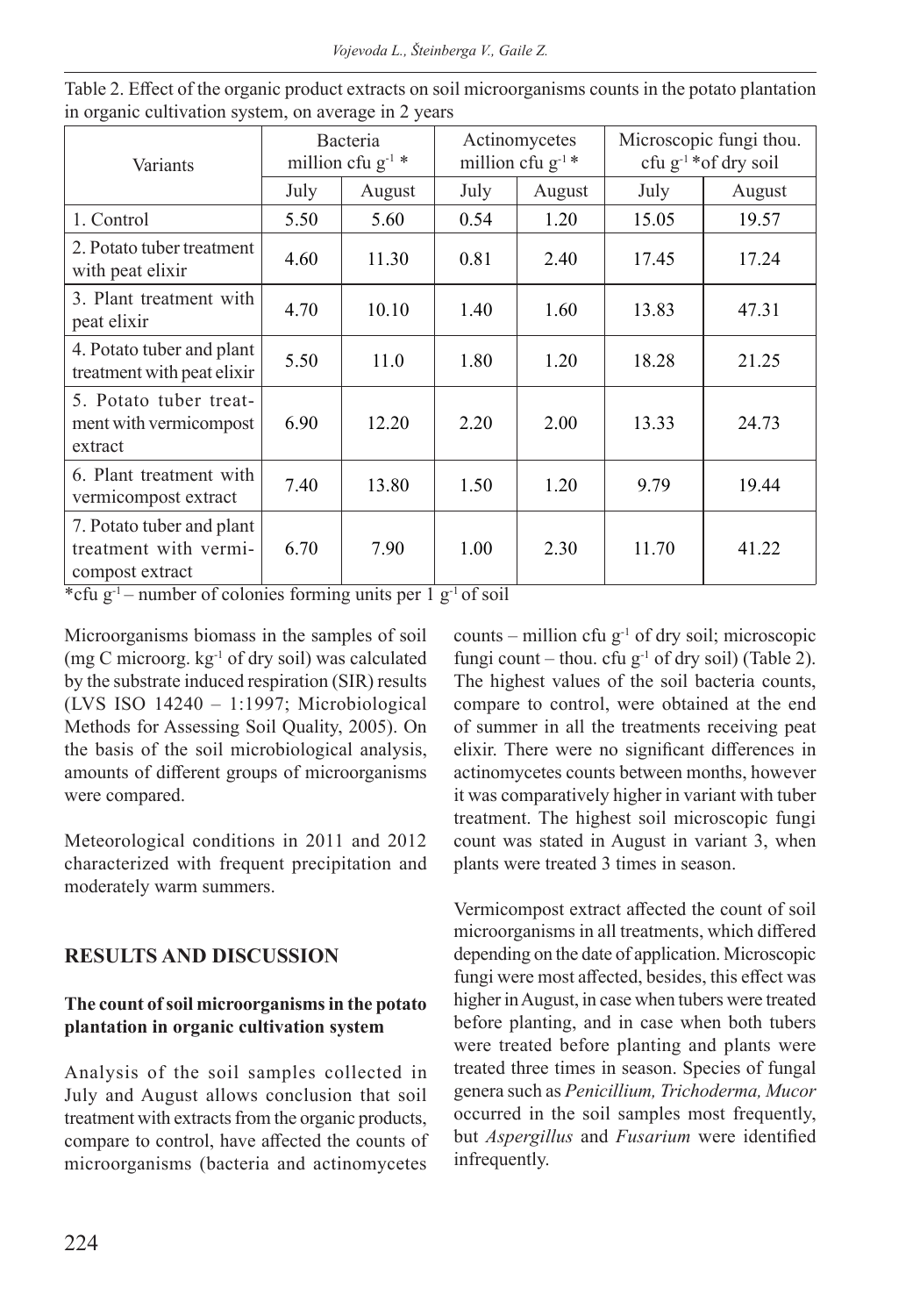*Effect of the peat elixir and vermikompost extract on the soil microflora in the potato plantation*

|                                                                       | Bacteria<br>million cfu $g^{-1}$ * |        | Actinomycetes mil-<br>lion cfu $g^{-1}$ * |        | Microscopic fungi<br>thou. cfu g <sup>-1*</sup> of dry soil |        |
|-----------------------------------------------------------------------|------------------------------------|--------|-------------------------------------------|--------|-------------------------------------------------------------|--------|
| Variants                                                              | July                               | August | July                                      | August | July                                                        | August |
| 1. Control                                                            | 2.80                               | 4.80   | 0.70                                      | 1.80   | 12.77                                                       | 14.36  |
| 2. Potato tuber treatment<br>with peat elixir                         | 3.80                               | 7.10   | 1.10                                      | 2.70   | 13.16                                                       | 12.11  |
| 3. Plant treatment with<br>peat elixir                                | 6.70                               | 5.80   | 1.80                                      | 2.00   | 12.64                                                       | 16.67  |
| 4. Potato tuber and plant<br>treatment with peat elixir               | 3.50                               | 5.90   | 1.30                                      | 2.30   | 15.26                                                       | 18.95  |
| 5. Potato tuber treatment<br>with vermicompost<br>extract             | 11.10                              | 12.00  | 1.90                                      | 1.60   | 18.95                                                       | 28.95  |
| 6. Plant treatment with<br>vermicompost extract                       | 9.7                                | 9.0    | 1.6                                       | 2.80   | 12.64                                                       | 28.42  |
| 7. Potato tuber and plant<br>treatment with vermi-<br>compost extract | 3.20                               | 5.60   | 1.60                                      | 2.10   | 16.84                                                       | 19.68  |

| Table 3. Effect of the organic product extracts on soil microorganisms counts in the potato plantation |  |
|--------------------------------------------------------------------------------------------------------|--|
| in conventional cultivation system                                                                     |  |

\*cfu  $g^{-1}$  – number of colonies forming units per 1  $g^{-1}$  of soil

Comparison between the influence of peat elixir and vermicompost extract leads to conclusion that the count of soil microorganisms was greater under the influence of peat elixir than with vermicompost extract applied. The count of soil microorganisms in the potato plantation increased during the last month of summer – August. Peat elixir treatments showed a positive effect on the count of soil microscopic fungi in August, in the 3rd variant, when plants were treated three times in vegetational season: after germination, before flowering and a week after flowering.

#### **The soil microorganisms count in the potato plantation in conventional cultivation system**

Peat elixir application in conventional cultivation system showed a tendency of positive effect in several treatment variants compare to control (Table 3).The increase of bacteria counts was higher in August in all treatment variants, however the highest increase was observed in variant when tubers were treated before planting.

Actinomycetes counts in the soil were higher in July after plant treatment with peat elixir, but in August it was higher in the 2nd variant of the tuber treatment.

Soil microscopic fungi counts after treatment with peat elixir were highest in the 4<sup>th</sup> variant when both tubers and plants were treated. Treatment with vermicompost extract increased the soil bacteria counts in variant when tubers were treated before planting and when plants were treated three times in season. Actionomycetes counts were increased in almost all variants compare to control. Microscopic fungi counts increased both in July and August compare to control. A tendency towards increase was observed in variants with tuber treatment before planting as well as treating plants three times in season. The increase of the soil microorganism counts was more pronounced at the end of summer. In the potato fields in conventional cultivation system, the count of soil microorganisms was higher than in organic fields. Literature findings support information that these differences